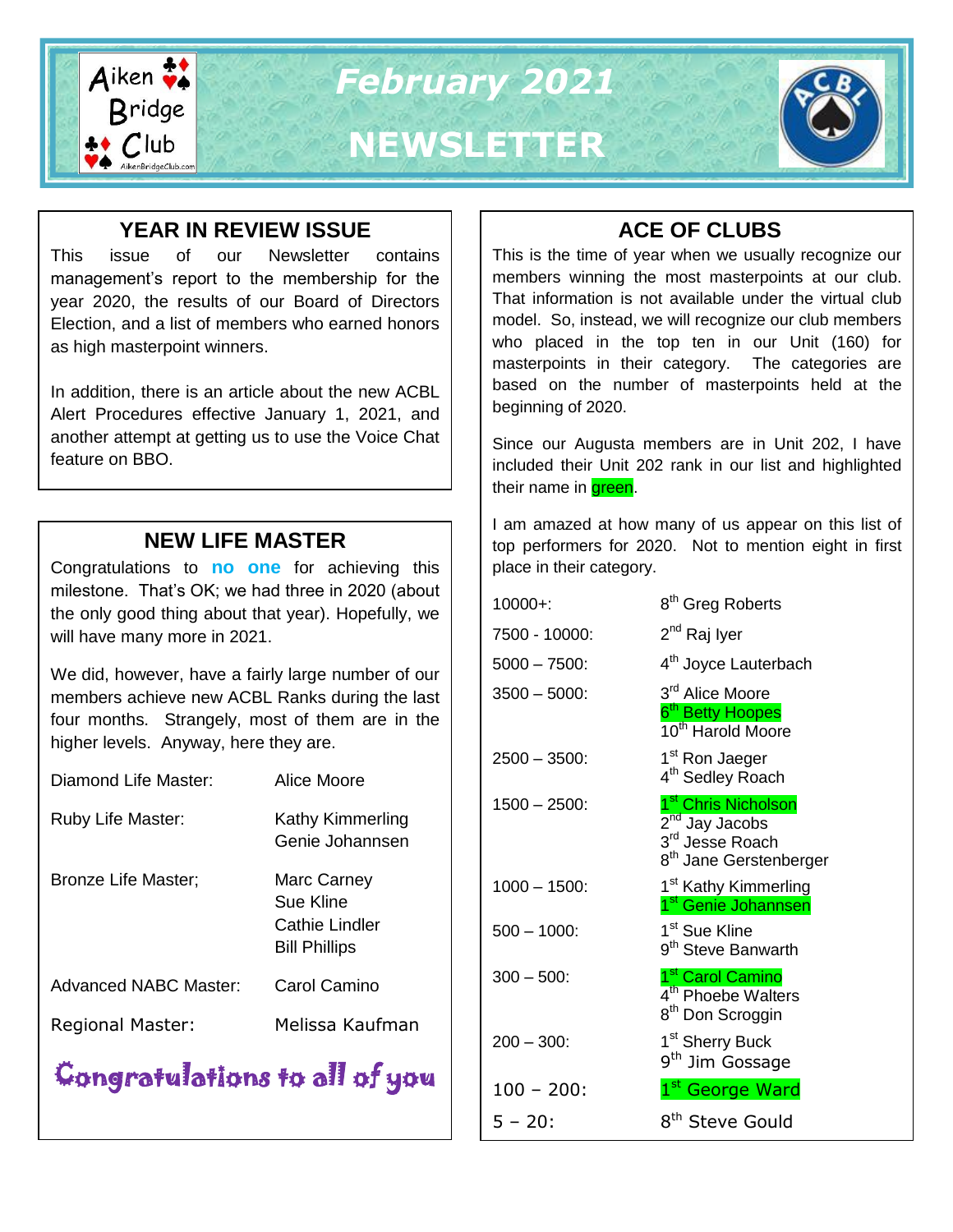# **BOARD OF DIRECTORS ELECTION RESULTS**

The votes have been counted, recounted, certified and litigated. But still, our newly elected Board members are **Linda Knox and Phoebe Walters**. I could not be more pleased.

Phoebe is entering into her second three year term as a Director. During her first term, in addition to regular Director responsibilities, Phoebe has been in charge of our Annual Holiday Party, has served as Assistant Treasurer, and as Food and Beverage Chair for our Sectional Tournament.

This will be Linda's first term as a Board Member. However, she is far far from new to the responsibilities of the Board. Linda has attended nearly all Board Meetings as a member guest and is totally up to date on the current status of the club. She has also been a volunteer for, I think, the last five years at our Sectional Tournament.

Please welcome our new Board Members and thank them for their continued service to our little old club. These are the kind of people who help make our club the nicest there is.

# **FEBRUARY SCHEDULE**

February is the shortest month of the year. However, it's the busiest month since we started playing on line in April. There are three special events planned by the ACBL for February, two at the club level in which we will participate. They are, in chronological order:

## *Valentine's Weekend Saturday, February 13th and Sunday, February 14th @1:30 PM Double Points ½ Red and ½ Black*

*Hollywood Magic Thursday, February 18th thru Sunday, February 21st ACBL Sponsored Regional Event (not at our club) [Event Schedule](https://web2.acbl.org/documentLibrary/play/Hollywood_Schedule.pdf)*

## *Educational Foundation Week Monday, February 22nd thru Saturday, February 27th @ 1:30 PM Double Black Points*

For the rest of the month, we will just plod on with our usual three games a week awarding black points at 150% of the normal club rate.

**Public Service Announcement** # 1 – The ACBL has cancelled the Spring Nationals in St. Louis as well as all Regional and Sectional Tournaments through April 30<sup>th</sup>.

**Public Service Announcement # 2** – BBO began charging Sales Tax on their service about a month ago. This policy has been rescinded for all but a few states. South Carolina is not one of the few. Don't hold your breath waiting for a refund, but you never know.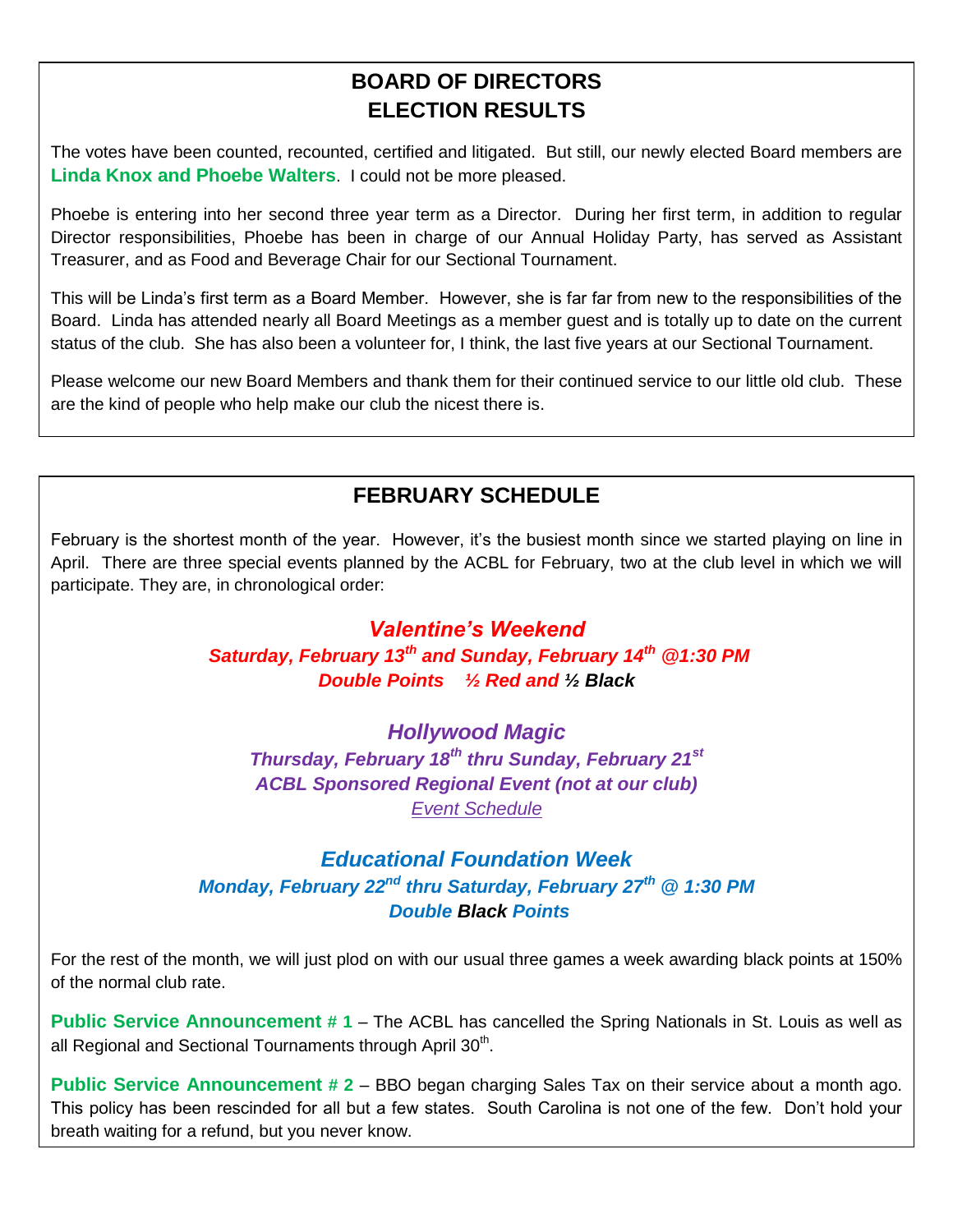# **ANNUAL MEETING MANAGEMENT REPORT TO MEMBERS**

Our By-Laws require an Annual Membership Meeting in January of each year. This year that is quite impossible. The recently ratified temporary By-Law Amendment allows us to substitute an article in our Newsletter whereby Club Management presents to the membership a summation of the "State of the Club." The rest of this article will constitute that summation and is the Annual Meeting by reference. There are two sections in this article, the Club Manager's Report and the Treasurer's Report. If you have any questions, please contact the Club Manager, Ron, or Treasurer, Mike.

## **CLUB MANAGER'S REPORT**

partners learn to play on BBO. Sherry volunteered to be our Trainer and helped many people get on board. We Well, let's start out with a gross underbid. The year 2020 was somewhat unusual. Our last face to face game at Croft House on March 11<sup>th</sup> and our first virtual club game was exactly four weeks later, April  $8^{th}$ . Our first three or four games were about 8 or 9 tables, but by mid May, our average table count had grown to 12 or 13 tables and has stayed pretty constant at that level. With the help of the folks at Common Game, we were able to get on board very early in the process. I think this helped us not lose too many of our players, since we were not "out of business" very long. A number of our members were familiar with BBO and helped their friends and now have six Game Directors (Alan, Lauren, Jay, Jesse, Steve and Ron) working a generally fixed schedule and things are running quite smoothly. We all should thank them for their service which has allowed us to play bridge with our fellow members and simultaneously ensured the financial viability and continuity of our club.

AND ………. most important to me, we remain on our path to nicest bridge club on the planet. I am convinced that our collective efforts to be kind, understanding and non judgmental of behavior we deem eccentric has made our club a very, very nice place to play, even online. Unfortunately, we broke our streak of four years without a Zero Tolerance complaint. We had one violation of our ZT Policy, which resulted in that player being suspended for one month.

The remainder of this report will detail specific topics of interest (or not).

#### **MEMBERSHIP**

Having waived 2021 Membership Dues, I guess we have the same number of members as we did last year at this time.

#### **TABLE COUNT**

**Falling Down Bridge**

I am very pleased to report that despite the strange year, our table count increased from 1863 in 2019 to 1979 last year, an increase of 6.2%. While not a huge increase, we are one of not so many stand alone clubs to increase their table count. Comparatives are hard to come by due to all the consortiums that have pooled many clubs together to create mega online clubs. Personally, I think it was a huge mistake on the part of the ACBL to allow these mega clubs to be formed. They pretty much allow anyone to play in their games, thus siphoning off players from the small clubs that are struggling to survive.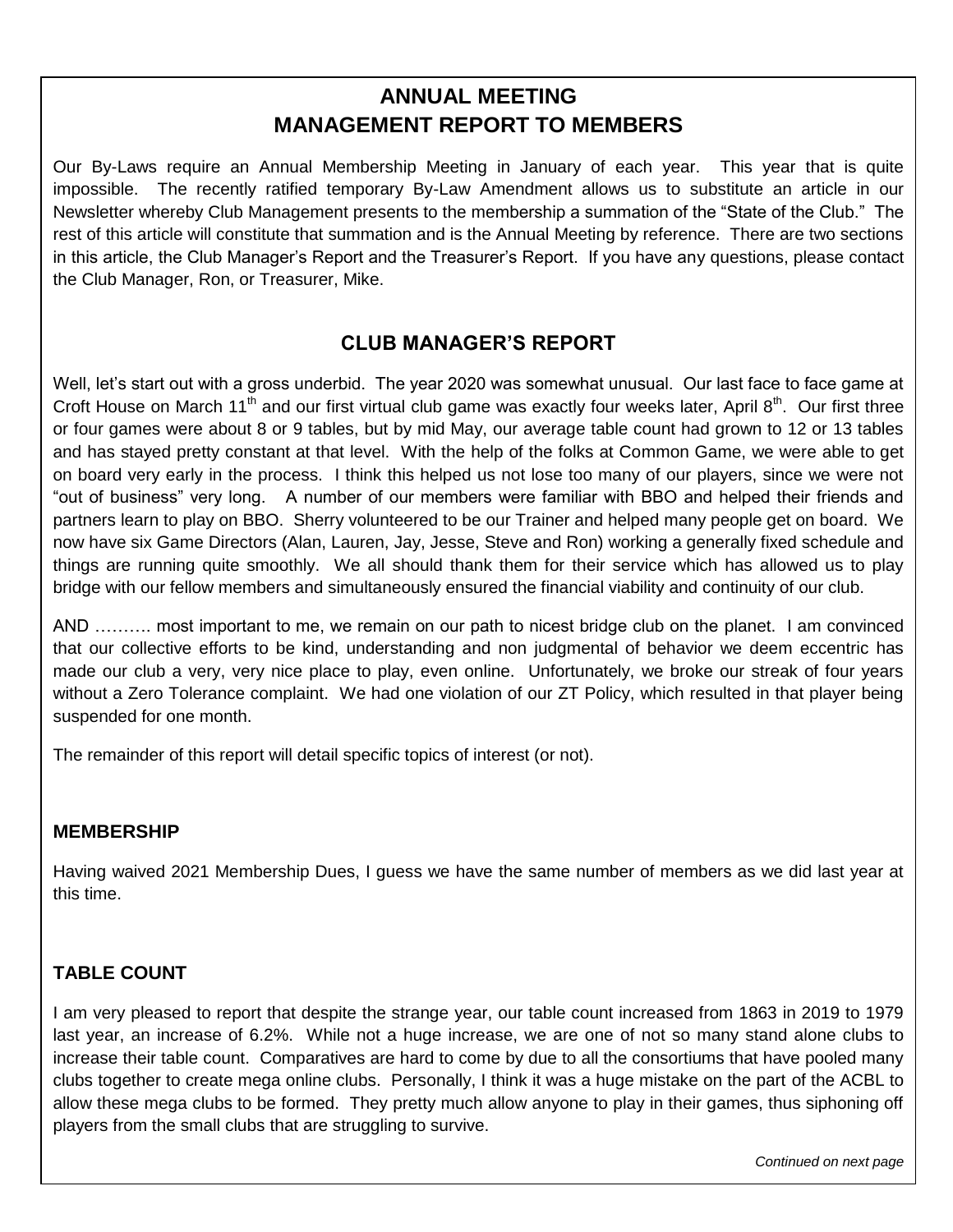I continue to reject the many overtures I receive concerning joining or creating new consortiums because I believe our membership is best served by having nice sized games predominately populated by our own club members. The ACBL requires (without enforcement, of course) that clubs maintain a guest (any player who has not played face to face in our club since March 2019) percentage of less than 15%. Our guest percentage for 2020 was a tad less than 8%.

#### **SECTIONAL TOURNAMENT**

Our Sectional Tournament scheduled for September 25<sup>th</sup> through the 27<sup>th</sup> was, like everything else, cancelled.

Our 2021 Sectional is scheduled for sometime at the end of September. I don't know the actual dates, and I don't care because it doesn't really matter since the odds of us holding this event are somewhere between slim and none. Our District management insisted that I schedule the event, so, I basically said, whenever, but strongly emphasized that it was very unlikely to happen.

I don't think the future of Sectionals is very bright. Pre pandemic, many were losing money (we came close, but never did) and attendance was down year after year. The advent of bi-monthly silver point weeks on BBO will probably hasten the demise of the F2F Sectional. I'm not sure this is much of a loss, and have for years thought it was time to give it a rest. It is a tremendous amount of work for sometimes little or no financial reward. But, the tournament is held to enable our members to earn Silver Points locally, so, as long as we didn't lose money we were OK with the financial results.

#### **HOLIDAY PARTY**

Our December Holiday Party was, of course, cancelled. The 2021 Party is already scheduled for December 13<sup>th</sup> at Woodside Country Club. **Save the date.** Depending on when we are able to return to F2F bridge, we may very well have some kind of special event celebrating our return and our three new 2020 Life Masters.

#### **CROFT HOUSE**

For the last nine months I have been in periodic contact with Lynda (Croft House Manager) to let her know that we still exist. She has indicated that she knew of no plans to discontinue our relationship. A few weeks ago, I received some good news from Phyllis Pellarin, longtime club volunteer and advocate for us as a Croft House Board Member. At their recent Zoom Board Meeting the Croft House Board indicated that they were in favor of continuing our relationship when circumstances warranted. Very good news, indeed. Thanks Phyllis.

**Thank You –** I would like to thank all of our volunteers who have served our club during the past year. First, our Board Members: Christine, Lauren, Phoebe, Sedley, Sherry, Mike, and Steve. Game Directors: Alan, Lauren, Jay, Jesse, and Steve. Our incredibly efficient Set Up Team (although they played a short season): Pat B, Betsy, Shela, Sara, and Marc with assists from many others when needed.

Well, that's all I have to say, so here's Mike................

*Continued on next page*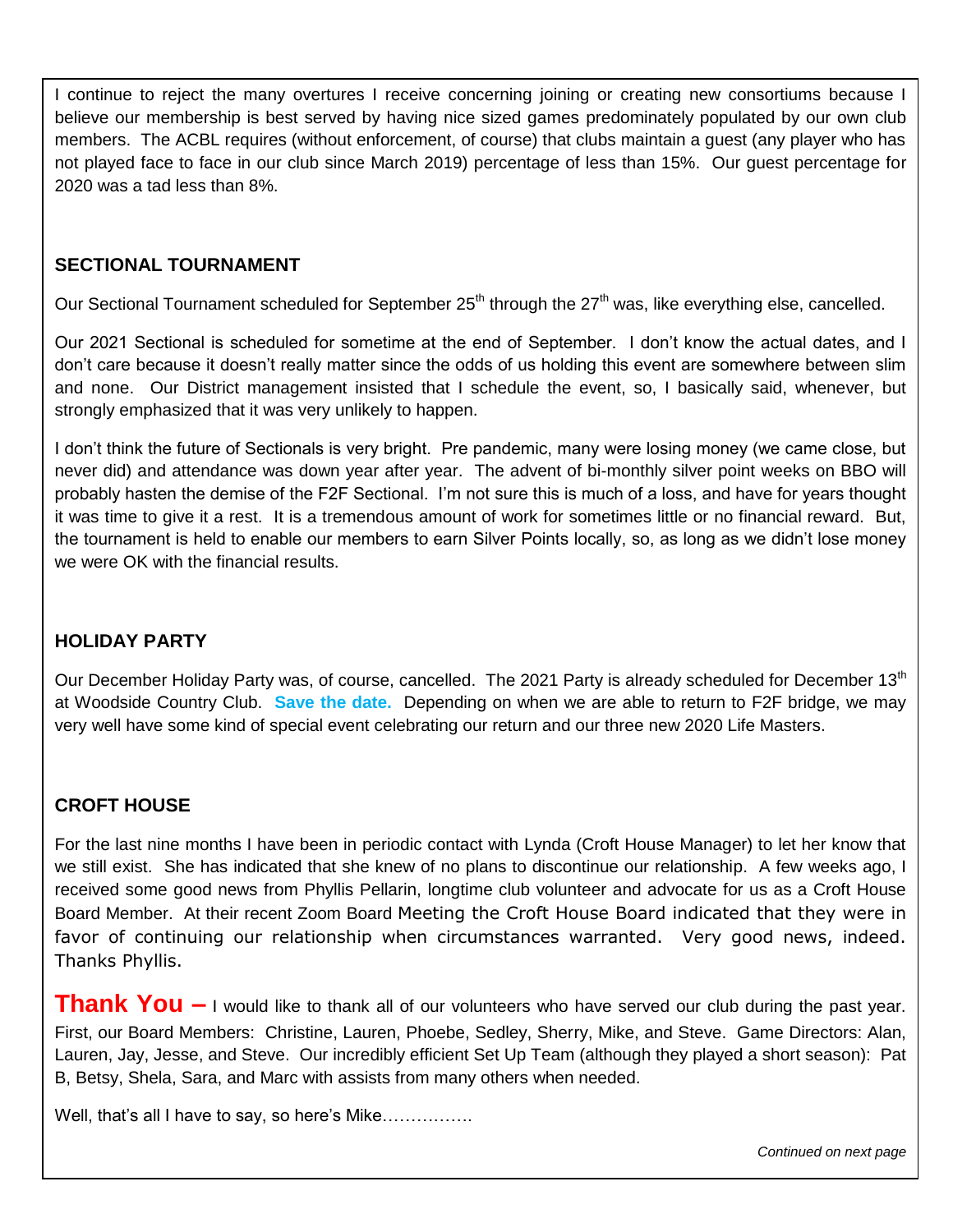## **TREASURER'S REPORT**

Starting Assets were: \$41,953.74 Ending Assets were: \$49,738.64

Increase in Assets for the year was \$7,784.90 Interest for the year was: \$514.11

#### **Income**

| Game Fee revenue was:     |     | \$20,533.69 |
|---------------------------|-----|-------------|
| Membership Fees were:     | \$. | 0.00        |
| Tourney Income was:       | S   | 0.00        |
| Holiday Party Income was: | S   | 0.00        |

#### **Expenses**

| ACBL fees were:                                                |     | 5,228.75 (44%)    |      |  |  |
|----------------------------------------------------------------|-----|-------------------|------|--|--|
| <b>Appreciation Amounts:</b>                                   |     | $$3,980.00$ (33%) |      |  |  |
| Rent was                                                       | S.  | 800.00            | (7%) |  |  |
| Charitable Cont. were:                                         | \$. | 400.00            | (3%) |  |  |
| Food was:                                                      | \$  | 279.09            | (2%) |  |  |
| Tourney Expenses were:                                         | S   | 0.00              |      |  |  |
| All other individual categories were less than 5% of revenues. |     |                   |      |  |  |

#### **Members**

We had 141 members who are considered to have paid dues for 2021. Of these, 58 are believed to have never played in our BBO games with any regularity.

## **ALERT PROCEDURE UPDATE**

For the last four months we have been trying to implement Pre-Alerts into our online games. Last month I gave up the ghost due to total non-compliance, but asked that those who value fairness and full disclosure continue to Pre-Alert. Well, they are back! The ACBL has updated their Alert Procedures and Pre-Alerts have been added, sort of. IMHO, the new Pre-Alert procedure is extremely weak and somewhat pointless. But it is now a requirement. I think what we are trying to do is much better, so, if you are currently using our Pre-Alert methods, please continue.

The rest of the changes are fairly minor, but, all and all, I think the new procedures are a step backward from the holy grail of full disclosure. But, that's just my opinion. The new procedures, announced in the first week of January are effective January 1<sup>st</sup>. Not sure how that works.

**Following is the text (reformatted to fit your screen, no, I mean Newsletter) from an article in the February ACBL Bulletin summarizing the changes to the Alert Procedures. The article was written by Danny Sprung and Jeff Ford.** Please read it so you are aware of your new alert responsibilities.

In addition, here is a link to a video by David Loeb explaining the new procedures.

[Alert Procedure Video](https://www.youtube.com/watch?v=6cY_lDk99Hw&feature=youtu.be)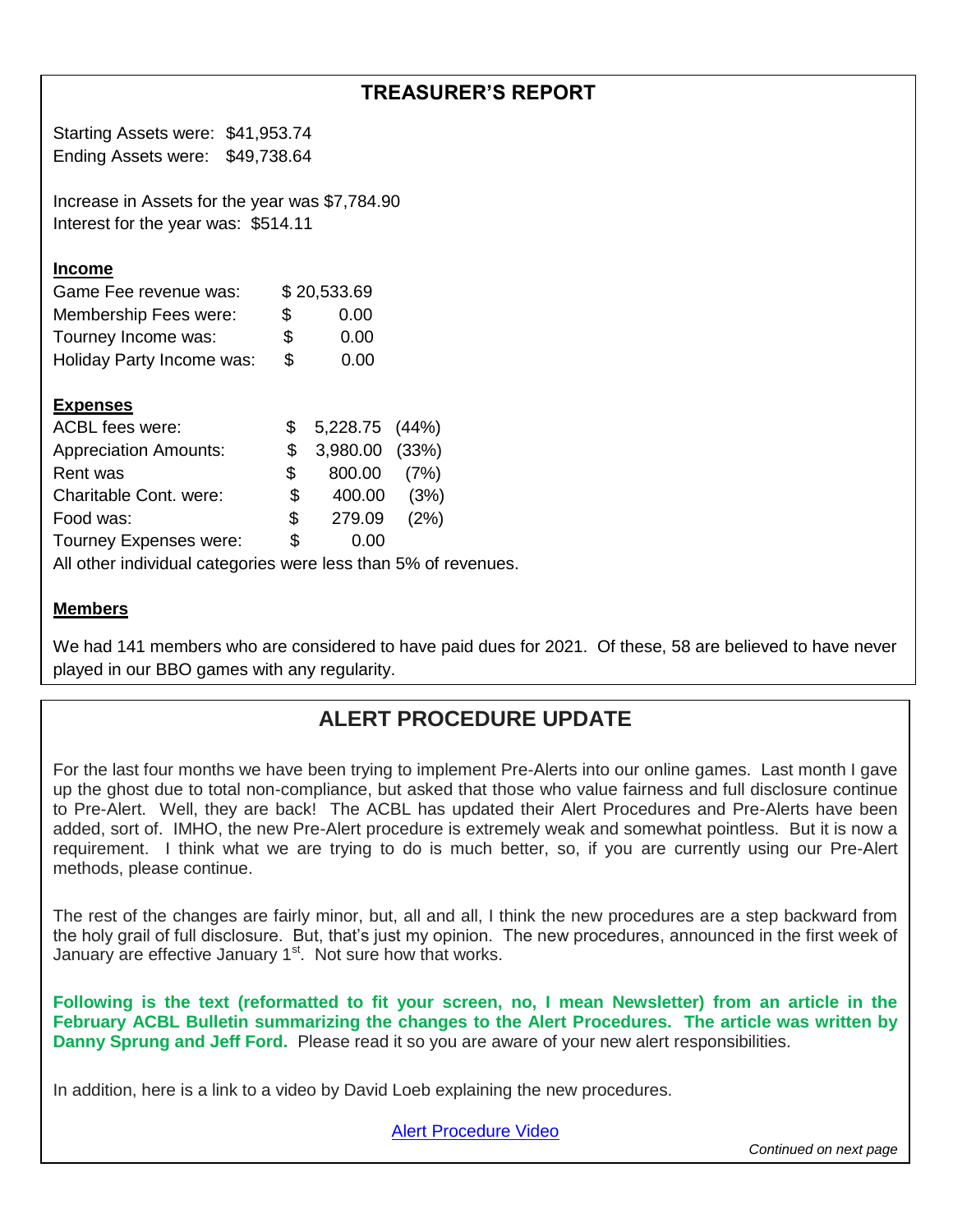**The ACBL Board of Directors unanimously approved a comprehensive update to the ACBL Alert Procedure at their November meeting, the first major overhaul in 20 years. The new procedures go into effect Jan. 1, 2021. The full document is available [here.](https://web2.acbl.org/documentLibrary/play/AlertProcedures2.pdf)** *Ron Note: This is a real Sominex read.*

**Bridge has never been a game of secret agreements. Your opponents are entitled to know just as much about what your bids mean as you do. Alerts have always been about making that process easier. Whether or not a call requires an Alert, you have an obligation to explain all of your partnership understandings related to that call upon the request of an opponent.**

## **Pre-Alerts**

**The first changes are at the beginning of the round. As before, you must pre-Alert the opponents if you play canape methods or different systems depending on seat or vulnerability (but not just because you play different ranges for opening 1NT). Additionally you now are required to pre-Alert if you play a system that includes at least one one-level opening bid that is not natural or that is forcing. This can be as simple as saying, "We play a strong club" or "We play 1♣ could be short." You are no longer required to pre-Alert if you lead low from small doubletons. However, if you play this, it must be included in your answer when a declarer asks about your leads and carding.**

## **Alert changes**

**The new Alert procedure starts from the principle that natural calls are not Alerted, and that artificial calls are Alerted. It then gives the deviations from that principle, spelling out the natural calls that must be Alerted (for example, a response to a one-level opening bid that is not forcing), and the artificial calls that do not require Alerts (for example, Stayman). The most common calls that have had their Alertability changed are as follows:**

- **■** In an uncontested auction, no natural jumpshift (whether weak, intermediate or strong) requires **an Alert.**
- **★** A direct cuebid that is not Michaels (showing both majors over a minor, or a major and an **unspecified minor over a major) requires an Alert.**
- **►** Support doubles and redoubles no longer require an Alert.
- **An opening 2♣ bid that does not meet the definition of Very Strong requires an Alert. (This tends to apply to partnerships who agree to open 2♣ on hands with good playing strength, but many fewer high cards than normal. See the Convention Chart for the exact definition to see if it applies to you.)**

#### **Announcement changes**

**There were also a few changes to Announcements, with the biggest change for transfers. Instead of saying the word "transfer," the Announcement is now the name of the suit being transferred to. For example, in the auction 1NT–2♥, where partner's 2♥ showed spades, instead of Announcing "transfer," you will now Announce "spades."**

**This Announcement is used in any situation where your partner is showing length in a specific other suit, as well as for doubles or redoubles that show the next suit up. For example, if you play that 2♠ shows clubs in the auction 1NT–2♠, then you would announce "clubs." However, if you play that 2♠ shows either minor in the auction 1NT–2♠, then you must say "Alert," even if the 1NT opener is expected to always bid clubs.**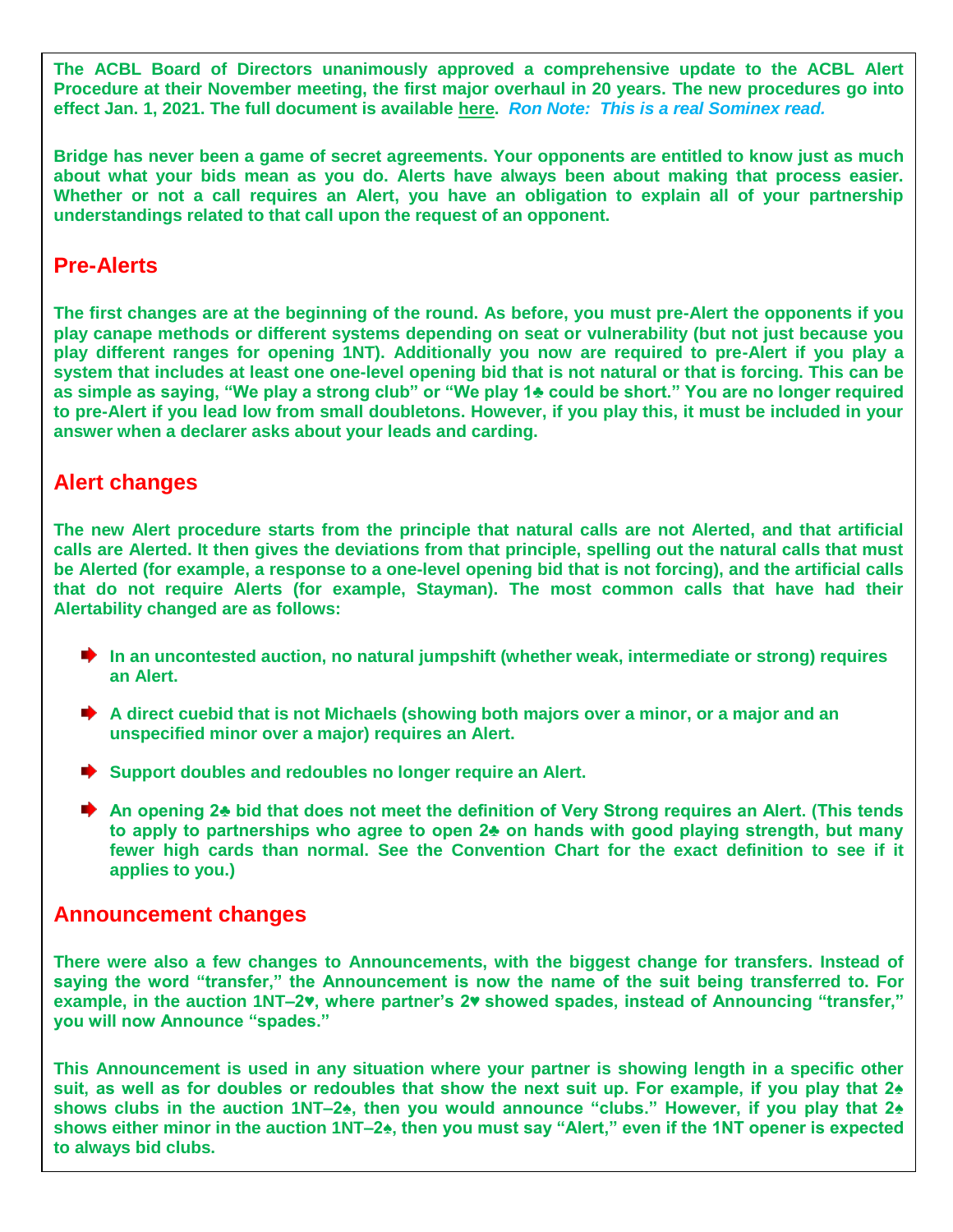**An example of the rule for doubles is if you play that after a 1♣ opening is overcalled with 1♦, that a double shows hearts (and says nothing about spades as a traditional negative double would), then you would announce "hearts" when your partner doubled. Traditional negative doubles are never Alerted or Announced.**

**Instead of saying "could be short" for a non-forcing minor-suit opening that might contain fewer than three cards, you must say the minimum number of cards in the suit, as in "Could be one."**

**If you have the agreement to routinely bypass a four-card spade suit to bid a forcing or semi-forcing 1NT over 1♥, then you add "could have four spades" to the "forcing" or "semiforcing" Announcement. This is most likely applicable to pairs playing Flannery.**

## **Delayed Alerts**

**The rules for delayed Alerts have slightly changed, with the main difference being that at the end of the auction, the declaring side should explain any delayed Alerts and point out any control bids that were made during the auction without a requirement for the defense to ask about them. By having the declaring side explain these calls without prompting, there should be fewer cases of the person not on lead asking about calls before they should.**

## **Learning curve**

**In any time of change, there will be people who make honest mistakes trying to apply the new rules, and there are no automatic penalties for making a mistake. As with the old rules, be guided by the principle that the goal of the Alert procedure is to let the opponents know what you play.**

## **VOICE CHAT ON BBO**

On January 1<sup>st</sup> we began enabling Voice Chat for all of our online games; with the caveat that we had heard it was not quite ready for prime time. Well, based on our experience to date, that certainly appears to be the case. We have had one report of a player being disconnected after clicking the Voice button. Others have said they click the Voice button and nothing happens. Many others have not tried to use it at all.

Personally, I have used it quite a few times and like it. The problem I have had is finding someone else who is using voice chat. Of course, they may be there, but don't care to talk to me. Such is life in the big city.

For those of you that have not tried it, or only read our Newsletters under duress, I am repeating the "how to" part of last month's article on voice chat.

#### **OPTING IN**

- **■** Voice chat **is not active by default**. Each player must click to activate voice. If you do not click the Voice button, you will not hear the other players — even if the others are already chatting.
- When there are active speakers at your table, **the Voice button turns yellow**. When there are no players speaking, the Voice button is blue.

*Continued on next page*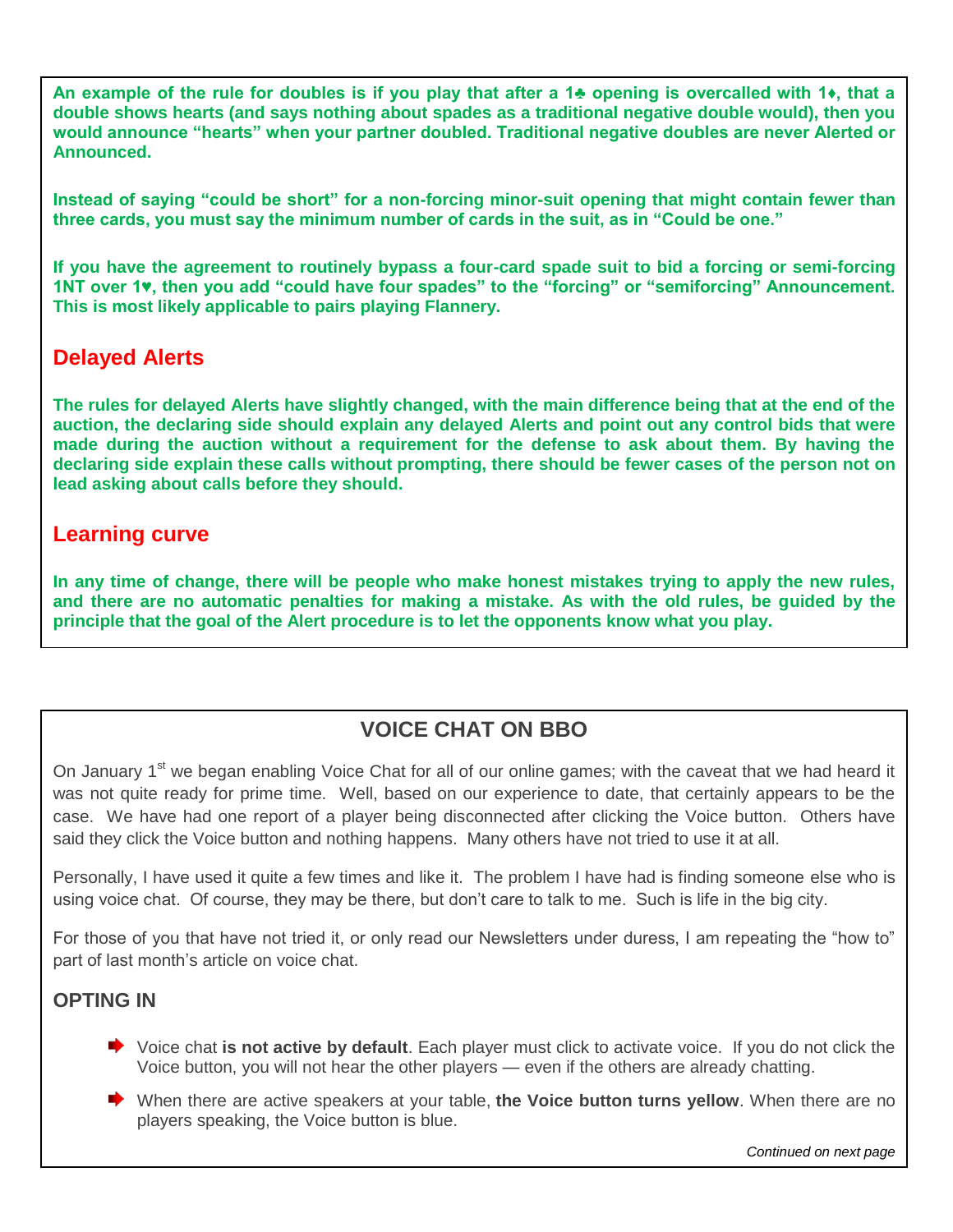